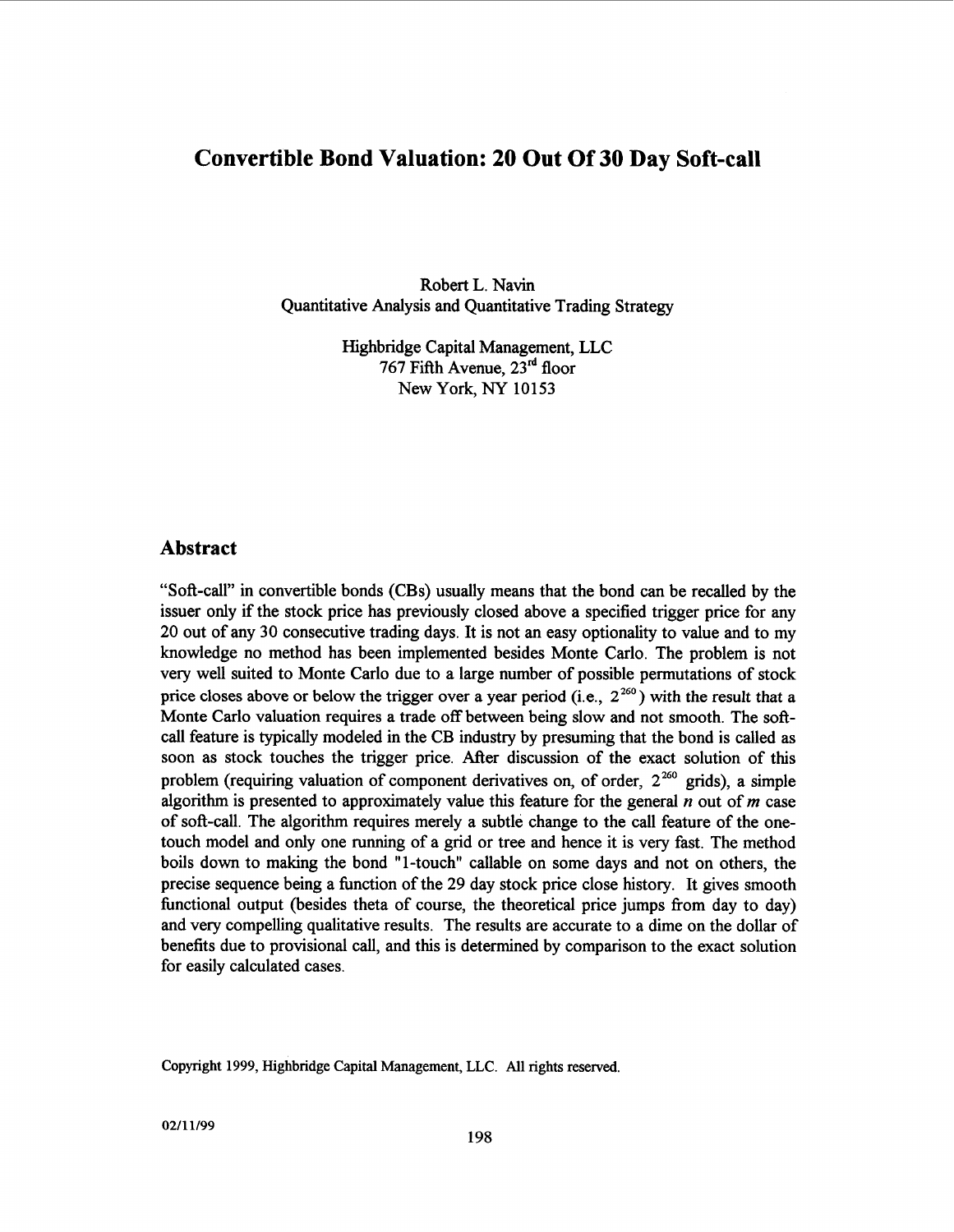# **Introduction**

A convertible bond is a coupon paying bond or (possibly putable) zero-coupon bond with the embedded option to turn it into a fixed number of shares. It is clearly a hybrid interest rate and equity derivative, and thus more complicated than either. The convertible bond market is increasing its significance as a method for medium to better quality companies to raise capital. It is easy to argue then, that convertible bonds are one of the most actively traded and complex derivatives in the market place.

Convertible bond issues typically include a clause allowing the issuer to call the bond back from the holder, by paying a cash sum. This ensures the issuer can refinance if it is in their interest. The notice period that precedes this cash payment (often thirty calendar days) allows the holder the option to convert into a fixed number of shares instead of receiving cash. Thus a convertible bond may trade at a price above the cash call amount, even while currently callable. Clearly as soon as it is called, it will be worth a thirty day option to get cash or convert to stock.

However since the **1960's,** after some issues were called even before the buyer had received one coupon, a call protection feature was introduced to ensure the bond would be outstanding for at least a year or two. This feature took two forms, and these are often combined. The first is hard-call protection or *hard-call.* The bond is not callable for the first one, two, or maybe three years (in some cases more) after issue. The second case, is soft-call protection or *soft-call.* The bond is callable only if the stock trades above a trigger price for 20 out of any consecutive 30 trading days. As soon as this condition is observed, the thirty day notice of cash call may be given leaving the holder with a thirty calendar day American option to convert to stock or take the offered cash (specified in the prospectus) at the end of the notice period. Other variations on this theme are practiced, such as 20 out of 20 provisional call, but the 20 out of **30** is the most typical.

A first attempt to value almost all of the features in convertible bonds, using a (say) onefactor model assuming stochastic stock prices (while interest rates, bond yields and stock borrow costs and dividend yields are assumed fixed forever), is generally a trivial extension of the Black-Scholes 'method' that results in the famous formula. A numerical method, such as a grid or tree implementation will have to be used. The only part of this recipe that is lacking is valuation of the provisional call feature.

I outline below a method to value soft-call numerically approximately, but qualitatively compellingly, on a single running of a grid, with a prescription to obtain arbitrary accuracy with multiple runs of the grid with different boundary conditions. It may be viewed as a perturbation expansion of the answer with the initial 'zeroth' order value requiring only one grid run.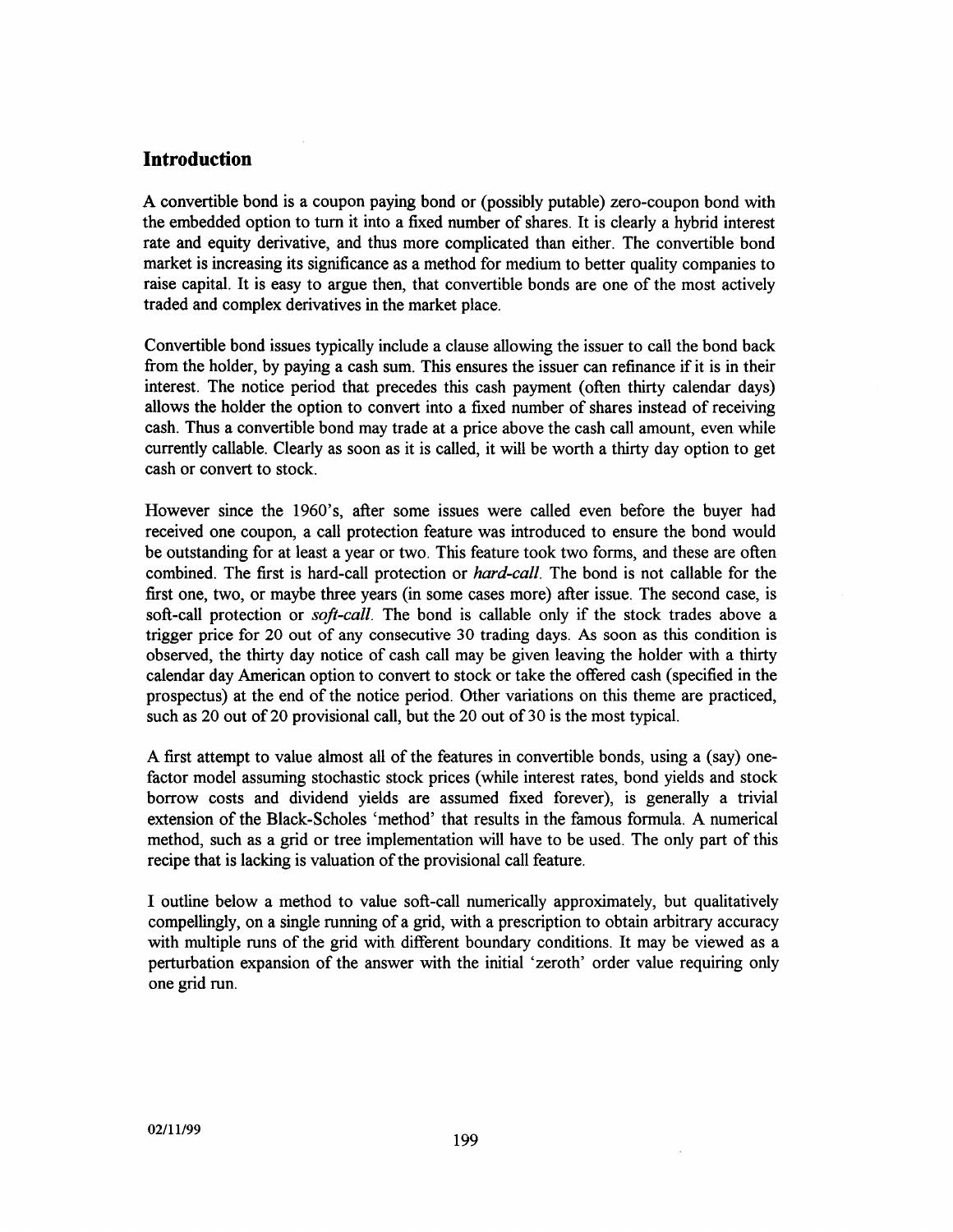# **Defining the Problem**

A one-factor convertible-bond model, without provisional call is easy to construct and I shall not describe it here. See, for example, the article in the July 1997 issue of Bloomberg magazine ("A *Mathematical Edge for Convertible Bond Traders"* Bloomberg magazine, July 1997).

Let us simply note the following features of such a model of convertible bonds. At any time slice in the grid: the holder has the choice to either hold the bond, put the bond at a specified price, or convert into a specified number (the conversion-ratio) of shares; the issuer has the option to issue 30 days notice of cash call. If called, the holder retains an option to either hold for thirty days and receive cash or convert at any time. Thus, a rational exercise policy makes the valuation unique for some continuous Markovian stock price distribution, using the risk neutral pricing scenario.

.Below, I will use such a model with slightly changed 'specs.' I describe two instruments and solve them perturbatively. One is the case of an option which knocks-out (immediately expires worthless) if the stock price is above the trigger on 2 out of any *5*  trading days and pays \$1 if it survives to expiration and the other is a convertible bond which typically has one year of hard-call, one year of soft-call (20 out of 30 day trigger say) and then for the remaining life it is callable.

## **Triggered-Knockout Option**

## **1. Setting up the problem**

Consider an option that instantly expires worthless ("knocks out" or is "called away" worthless) when the following three conditions are satisfied: the stock closes above a trigger price of \$80 say; during the previous **4** business days it closed above the trigger on at least (any) 2 days; and the last close above the trigger occurred within a 7 day period from expiration. Otherwise the option pays \$1. This is the 3 out of *5* provisional trigger problem, with a 7 day window for exercise. I shall discuss valuation two days before the callable period begins, and **so,** if valuation is on day 1, it is callable from day 3 to day 9 inclusively and it expires on day 9 paying \$1 if it has not been called.

Convertible bond practitioners will recognize the salient features of a 20 out of 30 day soft-call with a 1 year (260 business days etc.), 2 year or 3 year window for exercise, the worthless knock-out value corresponds to the 30 day cash or conversion option and the \$1 payout resulting from 'failure' to trigger exercise corresponds to ending up holding a, typically callable, convertible bond.

The fill solution to this problem is straight forward. Assume we know the relevant riskneutral distribution Green's finction and therefore evolution operator (nonmathematicians should simply think in terms of an "evolution operator:" it is the repeated application of the one-day "grid-algorithm" operator, which takes *any* payout function as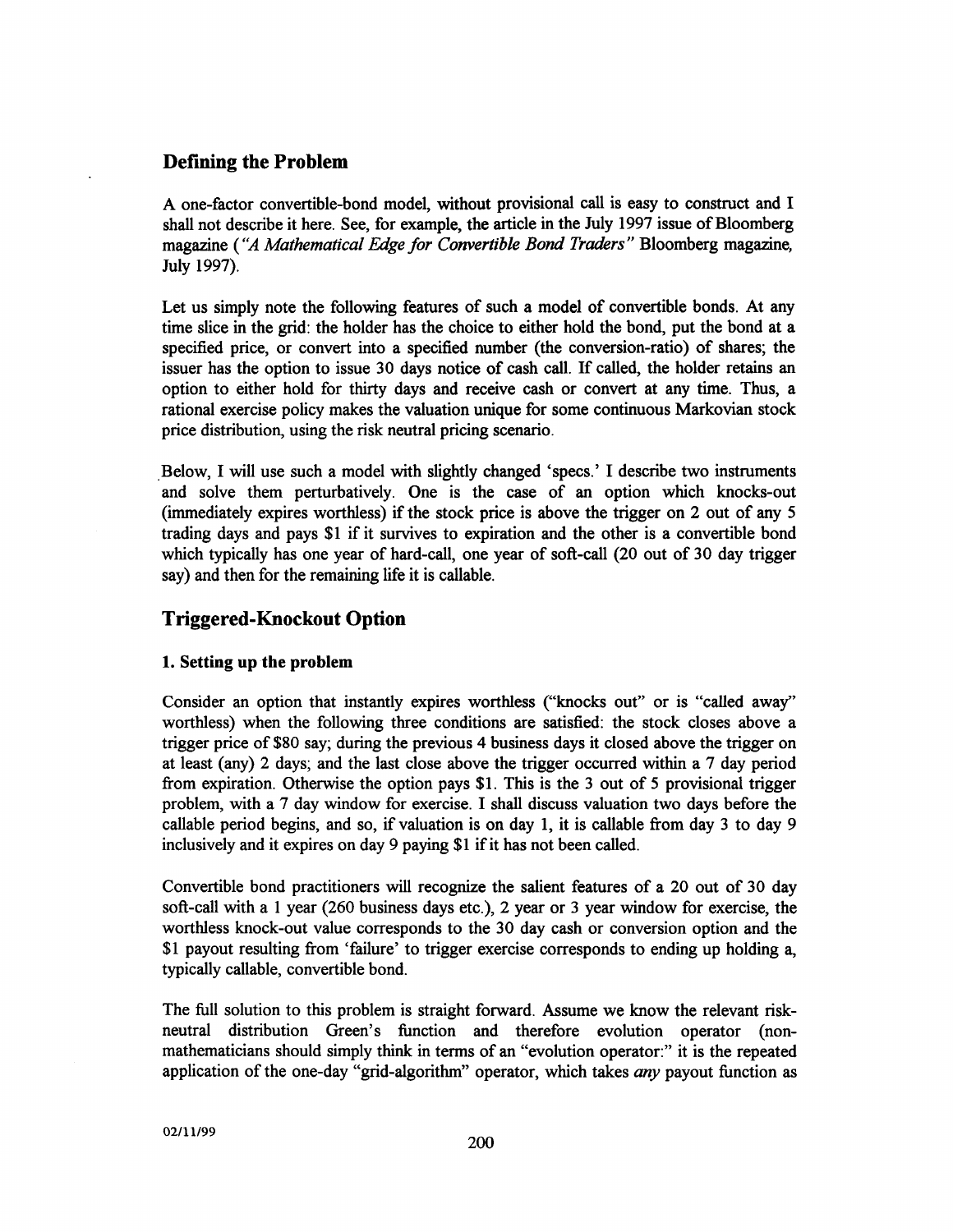an input and generates the price of this payout as a stock slide on the previous day). For this problem there are eight relevant possible 'payouts:' One payout of **\$1** at expiration and seven payouts of zero on each day from the third day after valuation. Each payout occurs under conditional probability measures, e.g. the path of stock resulting in a history of closes that satisfies the trigger will pay out \$0 on the day it is satisfied, all other paths, never satisfying the trigger will pay \$1 at expiration. We must value all of the payouts under these conditional probability measures. There are  $2^7 = 128$  possible permutations of stock closes above or below on each day of the options life.

Two payouts are possible at expiration, a payout of **\$1** and a payout of zero for all stock prices, as in [fig.](#page-5-0) **1.** We then backward-evolve one day and chop up the price at the trigger resulting in two pieces, as shown in [fig.](#page-5-0) **1** for the not called payout. This gives us the price slide on day **8** of getting **\$1** at maturity dependent on stock closing above the trigger and the price slide for stock closing below the trigger. We repeat the procedure until we get to the valuation date and have **128** different price slides. On all the days from day **8** to day **3**  inclusive, a payout of \$0 could be made if the knock-out is triggered. These payouts require the process to be applied to them resulting in a further valuation of  $2^7 + 2^6$   $\dots$  +  $2^1 = 254$  grids. Obviously valuing the zero payouts is trivial but bear in mind these, in general, may be non-zero and will be non-zero in the case of convertible bonds and **so** we continue to count them all.

In this example we shall also assume that stock never closed above the trigger prior to the valuation date.

To recap, [Fig.](#page-5-0) **1** shows how the not called contribution of a **\$1** payout is propagated backward by repeated application of one-day backward-diffision alternating with splitting under the conditional probability of stock being above or below the trigger. By splitting, convolution of the price with step hnctions struck at the trigger is intended. Note that the totality of results (just for the not called case) will all add up to the present value of **\$1** if summed.

A collection of valuations of each of the seven possible payouts is obtained, each payout is resolved into the constituent prices under conditional probability measures of being above or below the trigger at each close. A d day period of soft-call, with an n out of *m* trigger, results in a total number of price slides of

$$
2^{d+m-1}+\sum_{j=1}^{d+m-1}2^j
$$

The problem is now one of elimination. Many of these are mutually exclusive. For example if stock closes above on day **1, 2** and **3,** then the option knocks out on day 3. Thus, all prices that have these three days with stock above the close and are called on day **4** to 9 or are not called should be thrown away.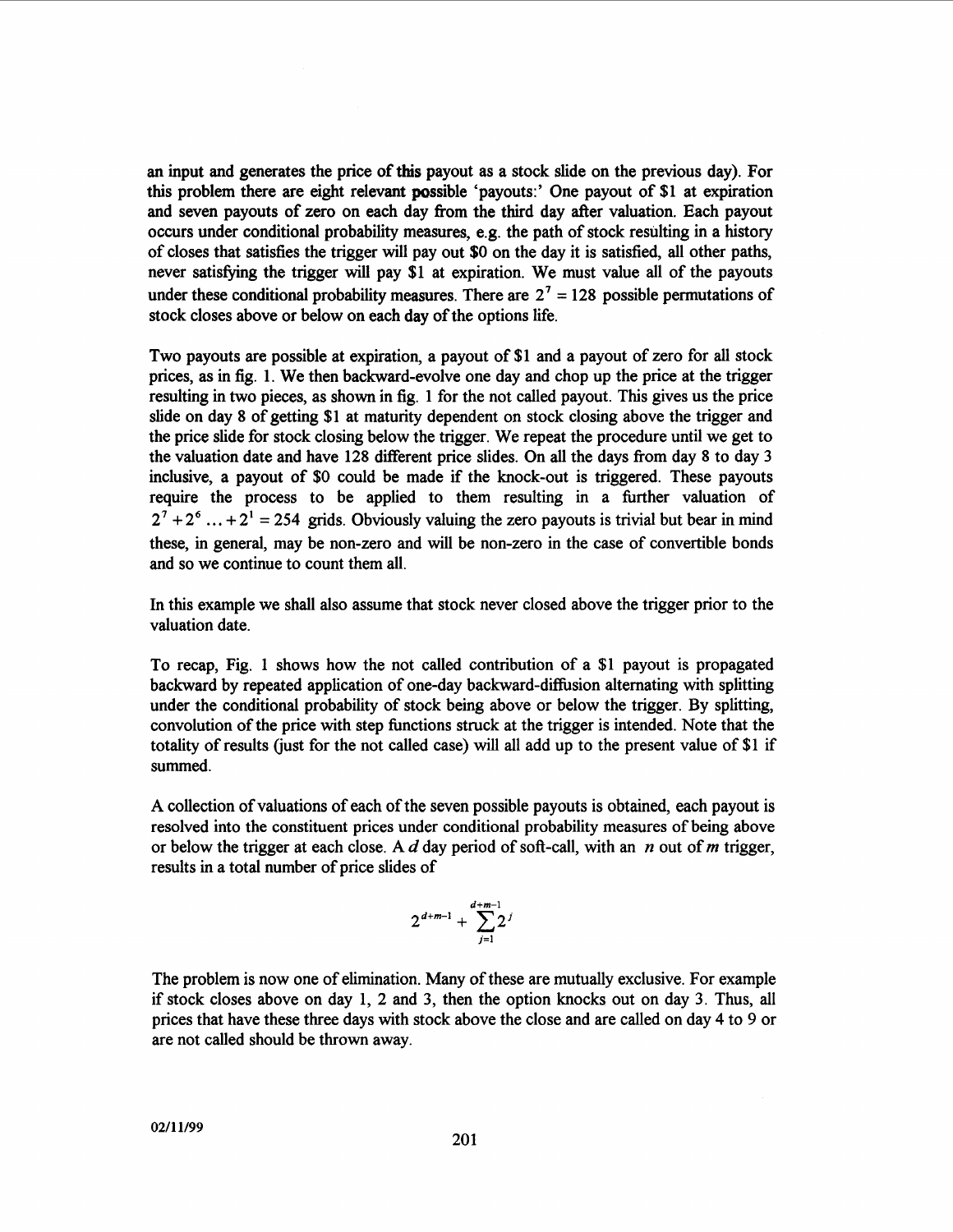Note that for a 2 year period we have a number of price slides of order *2520* to be valued, and we immediately see that Monte-Carlo methods will need to be seriously modified to succeed in valuing such things.

#### **2. Combinatorics**

To solve the problem completely, the idea is simply to select the prices under the various conditional probabilities that contribute to the option and discard all the others. I shall label the various contributions as in the following example:-

$$
P_e(6;110010;S)
$$

means the option price for stock price, *S* (or option prices over a stock price slide) that represents exercise on the  $6<sup>th</sup>$  day under the conditional probability that the history of stock price closes was: on the day of call stock closed above (l), the day before call, stock closed above  $(1)$ , the day before that, below  $(0)$ , and so on: below  $(0)$ , above  $(1)$ , below (0). There are also price slides for non-exercise, or hold,  $P_h$ , for this problem these are the only ones that are non-trivial but we count them all for later use. I drop the *S* argument for brevity and in the tables below I drop the  $P_e($  ) formalism and the number of days, while the column headings show whether it is a called or not-called final payout that is being priced. The complete list of all possible price slides under the conditional probability measure is:-

$$
P_e(3,000)
$$
\n
$$
P_e(3,001)
$$
\n
$$
P_e(3,111)
$$
\n
$$
P_e(4,0000)
$$
\n
$$
P_e(4,0001)
$$
\n
$$
P_e(4,1111)
$$
\n
$$
P_e(5,00000)
$$
\n
$$
P_e(5,00001)
$$
\n
$$
P_e(9,000000000)
$$
\n
$$
P_e(9,11111111)
$$
\n
$$
P_h(9,000000000)
$$
\n
$$
P_h(9,111111111)
$$

**0211 1/99**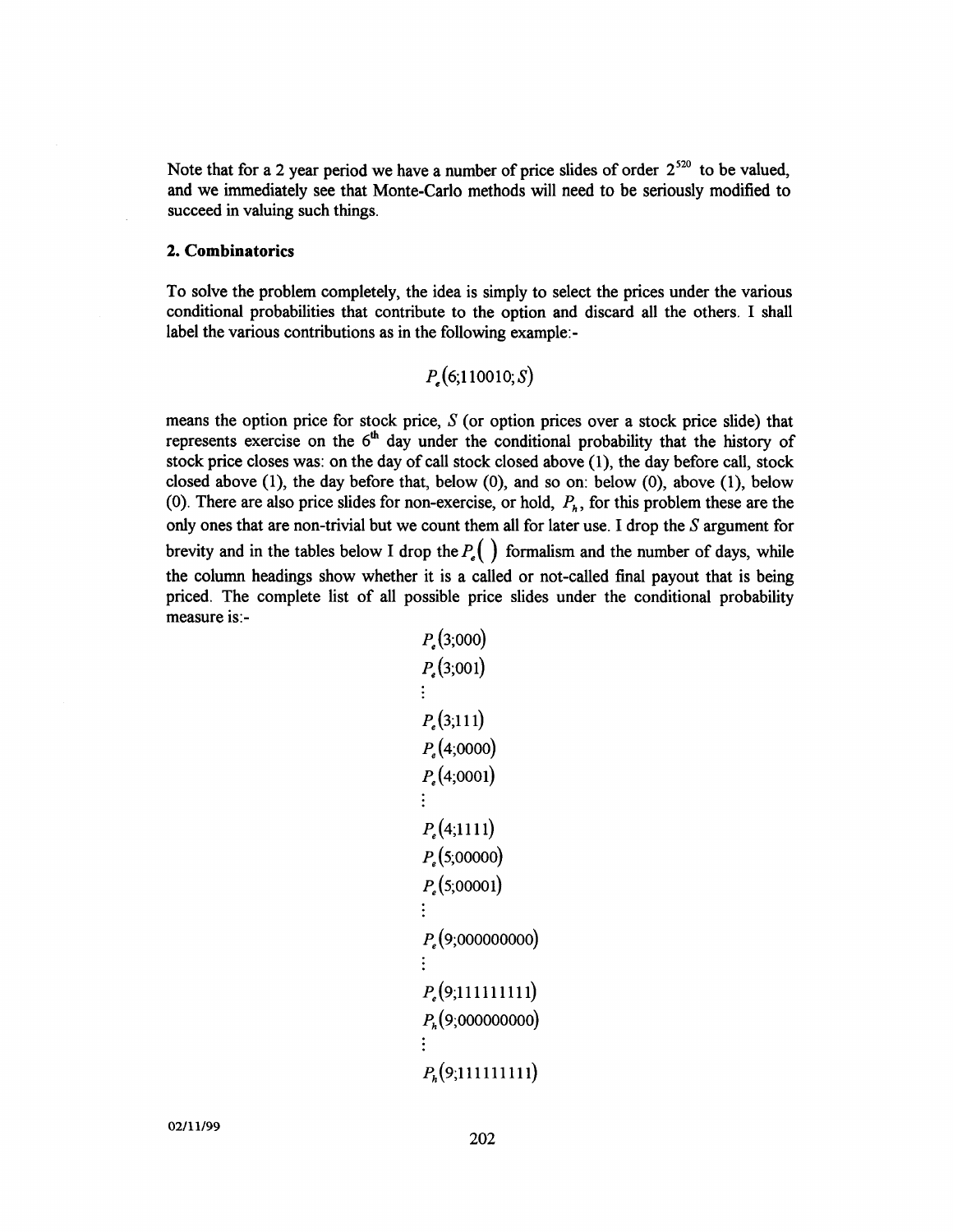<span id="page-5-0"></span>

Repeated application of evolution operator and splitting under conditional probability measure of being above and below strike on close. For the \$1 payout at expiration.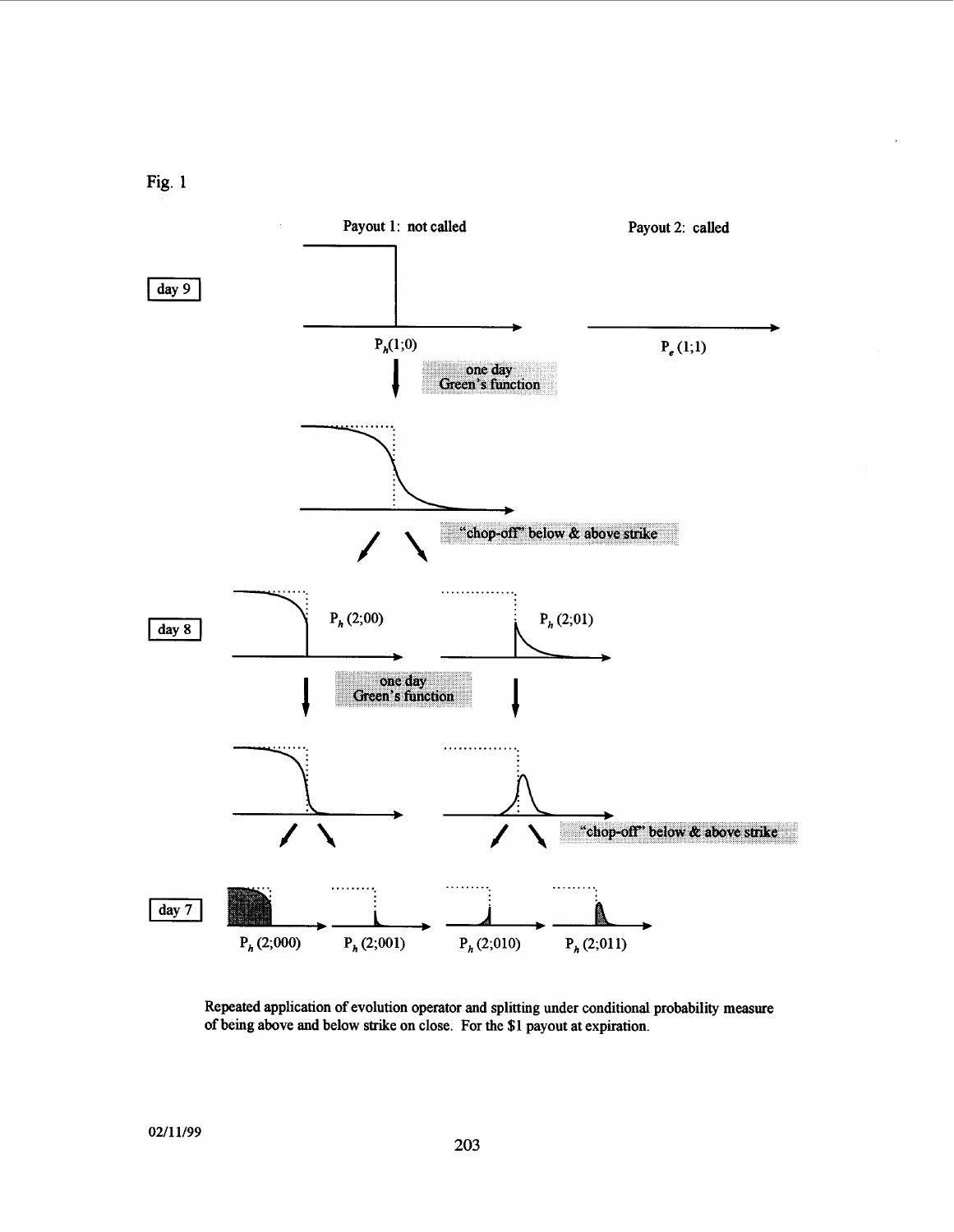This problem is now solved most simply by going forward in time, reflecting the non-Markovian nature of the solution, although it is only non-Markovian in so far as the instrument that is held on any day during the soft-call period has specs which depend on the lessor of *m-I* days of close history, and the number of days since the date of call start minus *m-I* days.

We now build up all the permutations by splitting each price into the part conditional upon the stock closing above or below (essentially counting in base two), and identifying exercise when it occurs and putting the relevant previously calculated value in. For the first day's close we have: close above, hold, and close below, hold, because the trigger did not cause exercise. We then split each hold again, until we see exercise and then set the value equal to the price of exercise on that day for that permutation of closes above or below. When exercise is observed the branch stops 'growing.'

Fig. 2 counts all of the contributions of splitting the forward propagating price distribution under the conditional probability measures, going forward three days. It shows that one of the permutations (perms) of close price history to the first callable date (day **3)** results in exercise. We know the value of this and then the remaining probabilities carry on being divided, resulting in three more exercises on day four as shown in [fig.](#page-8-0) **3.** 

Continuing to maturity we will be left with the perms that never result in call. These are all valued selecting from the collection of not called price slides.

This method simply ensures no double counting of mutually exclusive possibilities. The final step is merely to sum up the contributions to the price. The remaining perms of conditional probability measures under which the pay outs could have been valued are all irrelevant.

#### **3. Perturbation Expansion.**

Thinking of any given contribution, say  $P_e(6,110010)$ , we see that the more times it is cut up and then down the smaller the value will be. The values may be ranked: largest:

$$
P_e(6;111111) \\
P_e(6;000000)
$$

this is zeroth order and then the next largest terms are first order

$$
P_e(6;100000)
$$
  
\n
$$
P_e(6;000001)
$$
  
\n
$$
P_e(6;111110)
$$
  
\n
$$
P_e(6;011111)
$$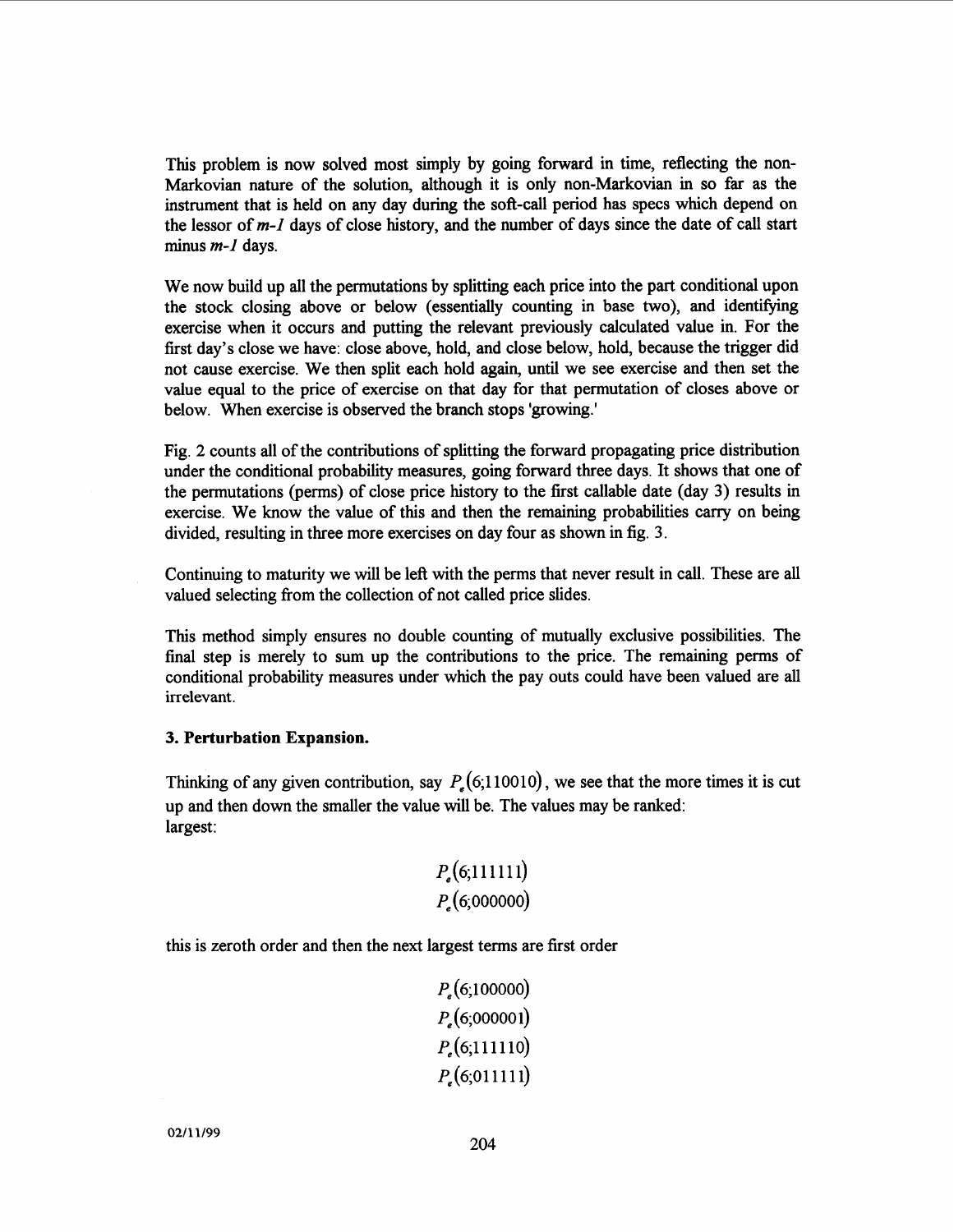Fig. 2

Finding relevant price distributions: "How to cut-up call on various dates." Proceeding forward in time (right to left), we want the perms of price closes above or below trigger. When exercise is observed, i.e., the soft-call conditions are satisfied, the branch stops dividing and the payout is valued on valuation date under the relevant conditional probability measure.



The 111 branch ends: in call on third day, assuming history prior to valuation date (day 1) was all closes below trigger.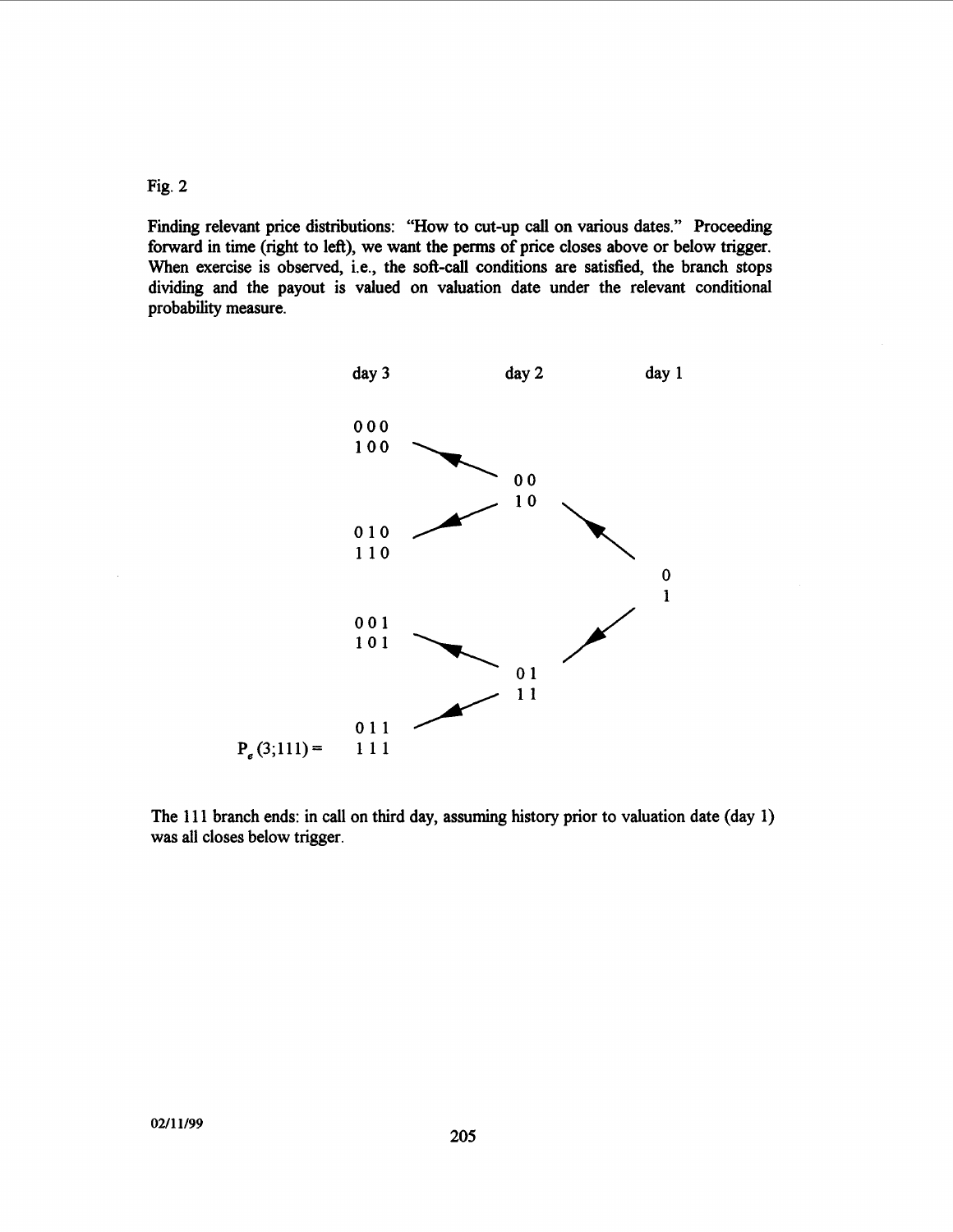<span id="page-8-0"></span>**Fig. 3** 

**By day 4 we get 3 more calls.** 



**These three branches stop dividing also and the remaining 11 branches continue to be split.**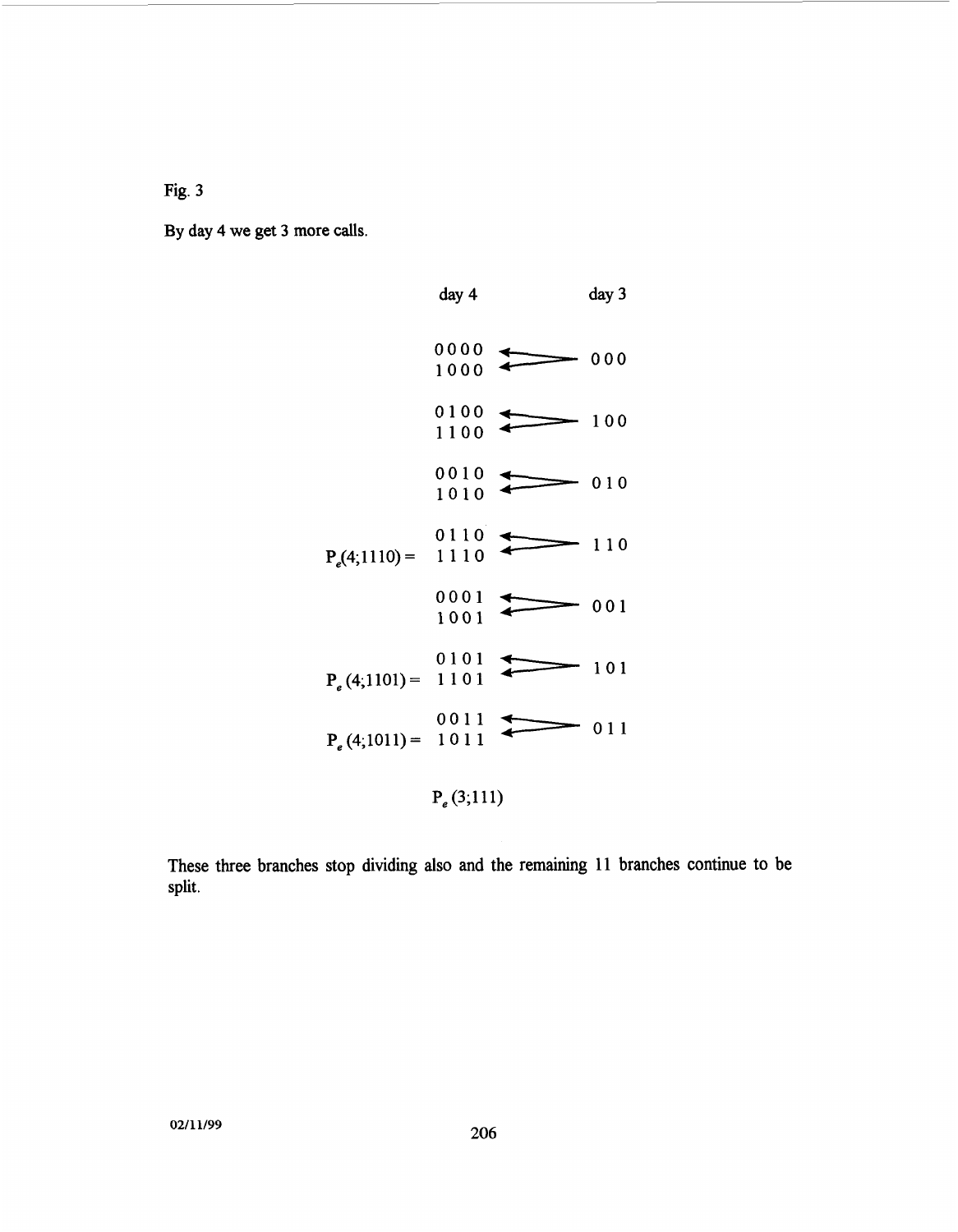and second order;

**P8(6;010000) P8(6;001000)**  *P*<sub>*(*6;000100)</sub> **P,(6;000010) P,(6;101 11 1)**   $P_e(6;110111)$ **P,(6;1 1101 1) P,(6;1 11 101)** 

and so on. The ranking is clearly by number of times the distribution is 'chopped' rather than 'shaved,' i.e., chopped being, then, the conditional case of the stock price close changing from above to below or from below to above. This will be the form of the perturbative expansion.

We want to collect together the relevant terms in the price expansion grouped by exercise on any given day and then grouped into their perturbative expansion orders. The result is shown in [fig. 4.](#page-10-0)

We may now 'compactify' the series by 'adding together' terms that differ only by a single digit and are in the same column in page 4, one of course being a 0 and the other a **1.** By 'adding together' these terms I mean valuing on one grid run as not chopped up at all on that day (this will be signified by the digit 2). A moment's reflection should convince the reader of this, adding the price under the conditional probability of being below and the price for stock being above on any one day, all other conditions being equal, results in the price without a condition on stock being above or below on that day. This allows a faster ' calculation. The resulting perms are shown in fig. *5.* 

This then, is a formulation of the full solution to the problem. We may calculate the price slides of all of the grids listed in fig. *5.* The solution may then be found to arbitrary accuracy by including all the grids in successively higher order rankings.

To recap, the payout of the called-on-day-4 contribution, for instance, is propagated backward using the Green's function on three different grids, the highest order being **1.**  This order one algorithm is: chop off payout-on-day-4 below strike; one day (backward) evolution; chop off below strike; one day evolution; chop off below strike; one day evolution; chop *off* above strike; one day evolution.

Valuation to zeroth order requires the grid to be run twice, to first order requires ten grid runs and valuation to all orders requires 71 grid runs.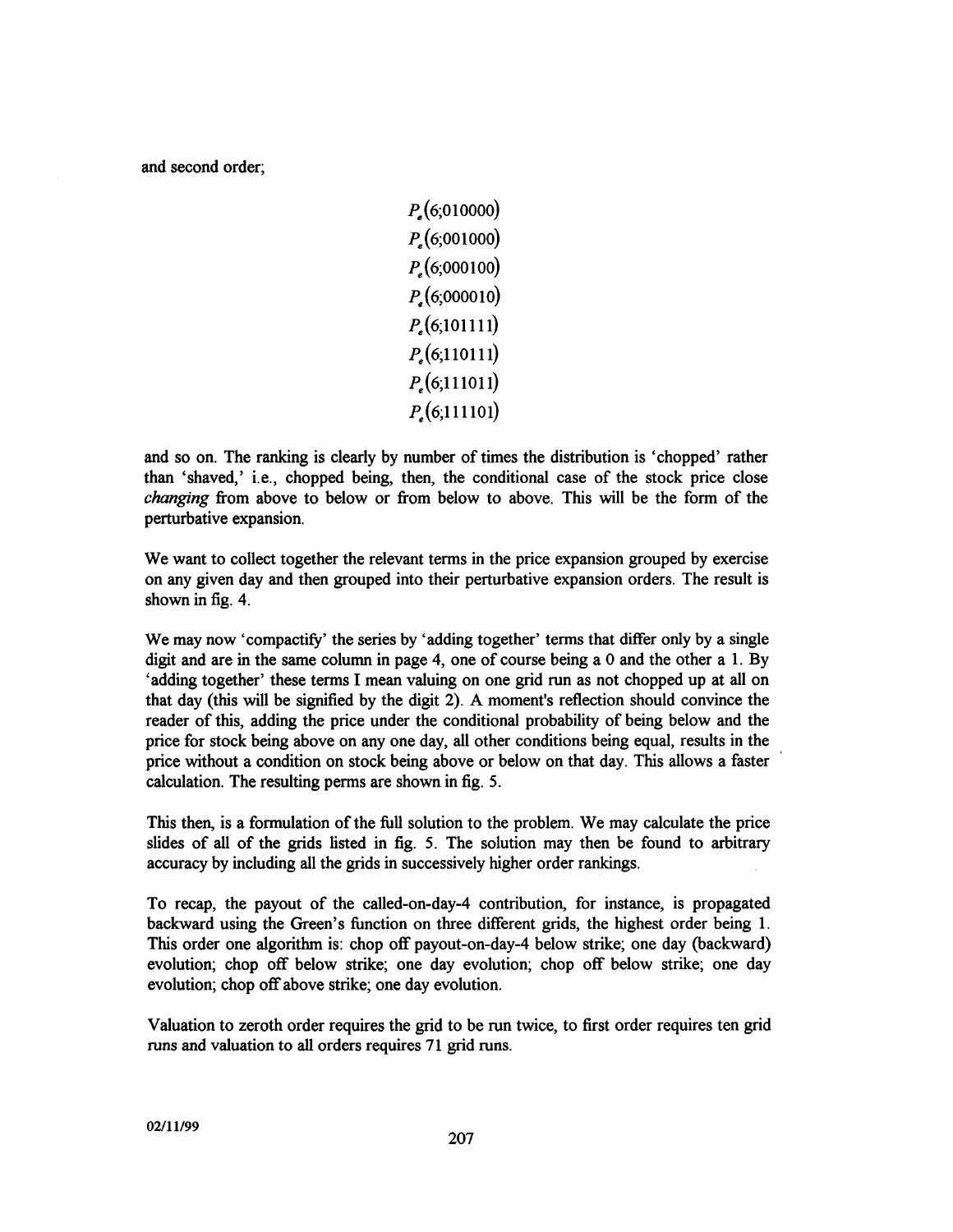<span id="page-10-0"></span>Fig. 4

3 out of 5 provisional call: valuation on day 1 and callable on day 3 to day 9. The perms of stock closes above and below are arranged by day called, and order (number of contrary chops).

| called on day 3 called on day 4 called on day 5 called on day 8 called on day 7 called on day 8 called on day 5<br>111 |              |                |                                      |                                  |                                                                    |                                                                                                | not called<br>000000000                                                                                                                                                                                                                                                                                                                                                                                         | ord a r<br>o                                                                                                                                                                  |
|------------------------------------------------------------------------------------------------------------------------|--------------|----------------|--------------------------------------|----------------------------------|--------------------------------------------------------------------|------------------------------------------------------------------------------------------------|-----------------------------------------------------------------------------------------------------------------------------------------------------------------------------------------------------------------------------------------------------------------------------------------------------------------------------------------------------------------------------------------------------------------|-------------------------------------------------------------------------------------------------------------------------------------------------------------------------------|
|                                                                                                                        | 1110         | 11100          | 111000                               | 1118000                          | 11100000                                                           | 111000000                                                                                      | 000000001<br>000000011<br>100000000<br>110000000                                                                                                                                                                                                                                                                                                                                                                | $\bullet$<br>$\mathbf{1}$<br>$\mathbf{1}$<br>$\pmb{\mathsf{t}}$                                                                                                               |
|                                                                                                                        | 1011<br>1101 | 10011<br>11001 |                                      | 1110001                          | 11100001<br>11100011                                               | 111000011<br>111000001                                                                         | 000000010<br>000000100<br>000000110<br>000001608<br>000001100<br>000010000<br>000011000<br>000100000<br>000110000<br>001000000<br>001100000<br>010000000<br>011000000<br>100000001<br>100000011<br>110000001<br>110000011                                                                                                                                                                                       | $\pmb{2}$<br>22222<br>-------<br>2<br>$\frac{2}{2}$                                                                                                                           |
|                                                                                                                        |              | 10110<br>,,,,, | 110100<br>100110<br>101100<br>110010 | $7.001100$<br>1100100<br>1101000 | 10011558<br>19110000<br>11001000<br>11010000<br>11100010<br>$\sim$ | 100110000<br>,,,,,,,,,<br>110010006<br>111008010<br>111000100<br>111000110<br>110100000        | 000000101<br>,,,,,,,,,<br>000010001<br>000100001<br>000100011<br>000110001<br>001000001<br>001000011<br>001100001<br>001160011<br>010000001<br>010800011<br>011000001<br>011000011<br>100000010<br>100000100<br>100000110<br>100001088<br>100001100<br>100010000<br>100011000<br>100100000<br>101000000<br>110000010<br>110000100<br>110000110<br>110001000<br>110001100                                        | 3<br>s<br>¢<br><b>assa</b><br>3<br><br>$\frac{3}{2}$<br>$\begin{array}{c} {\bf 3} \\ {\bf 3} \\ {\bf 2} \end{array}$<br>3<br>3<br>3<br><b>B</b><br>B<br>B<br>B<br>B<br>3<br>3 |
|                                                                                                                        |              | 10101          |                                      | 1100101<br>1101001               | 10110001<br>11001001<br>11018001                                   | 100110001<br>181100001<br>101100011<br>110010001<br>111000101<br>110100001<br><b>110100011</b> | 000001010<br>000010010<br>000010100<br>000100010<br>000100100<br>000101000<br>001000010<br>001000100<br>001000110<br>001001000<br>001010000<br>001100010<br>010000010<br>010000100<br>010000110<br>010001000<br>010051100<br>010010000<br>010100000<br>011000010<br>011000100<br>011000110<br>100000181<br>,,,,,,,,,<br>100010001<br>100100001<br>100100011<br>101000001<br>101000011<br>110000101<br>110001001 | $\frac{4}{4}$<br>$\blacktriangleleft$<br>$\frac{4}{4}$<br>$\frac{4}{4}$<br>**********<br>$\frac{4}{4}$<br><b>*********</b><br>4<br>$\frac{4}{4}$                              |
|                                                                                                                        |              |                | 191010                               | 1010100                          | 10101000<br>11001010<br>11010010                                   | 101010000<br>101100010<br>110010010<br>110010100<br>110100018<br>110100100                     | 000108101<br>000101001<br>001000101<br>001001001<br>001010001<br>010000101<br>010001001<br>010010001<br>010100001<br>010100011<br>011000101<br>100001016<br>100010010<br>100010100<br>100100010<br>100100100<br>100101000<br>101000010<br>101000100<br>101000110<br>101001000<br>110001018                                                                                                                      | 5<br>š<br>5<br>s<br>5<br>5<br>s<br><b>Տ</b><br>5<br>5<br>5<br>5<br>5<br>5<br>$\pmb{\mathfrak{s}}$<br>6<br>5<br>5<br>5<br>5<br>5<br>6                                          |
|                                                                                                                        |              |                |                                      |                                  | 10101001                                                           | 101010001<br>110100101                                                                         | 001001010<br>001010010<br>010001010<br>010010010<br>010010100<br>010100010<br>010100100<br>100100101<br>100101001<br>101000101<br>101001001                                                                                                                                                                                                                                                                     | $\ddot{\phantom{a}}$<br>٠<br>٠<br>٠<br>$\bullet$<br>$\pmb{6}$<br>6<br>٠<br>٠                                                                                                  |
|                                                                                                                        |              |                |                                      |                                  |                                                                    | 101010010                                                                                      | 010100101<br>101001010                                                                                                                                                                                                                                                                                                                                                                                          | $\pmb{r}$<br>7                                                                                                                                                                |

02/11/99

 $\mathcal{L}$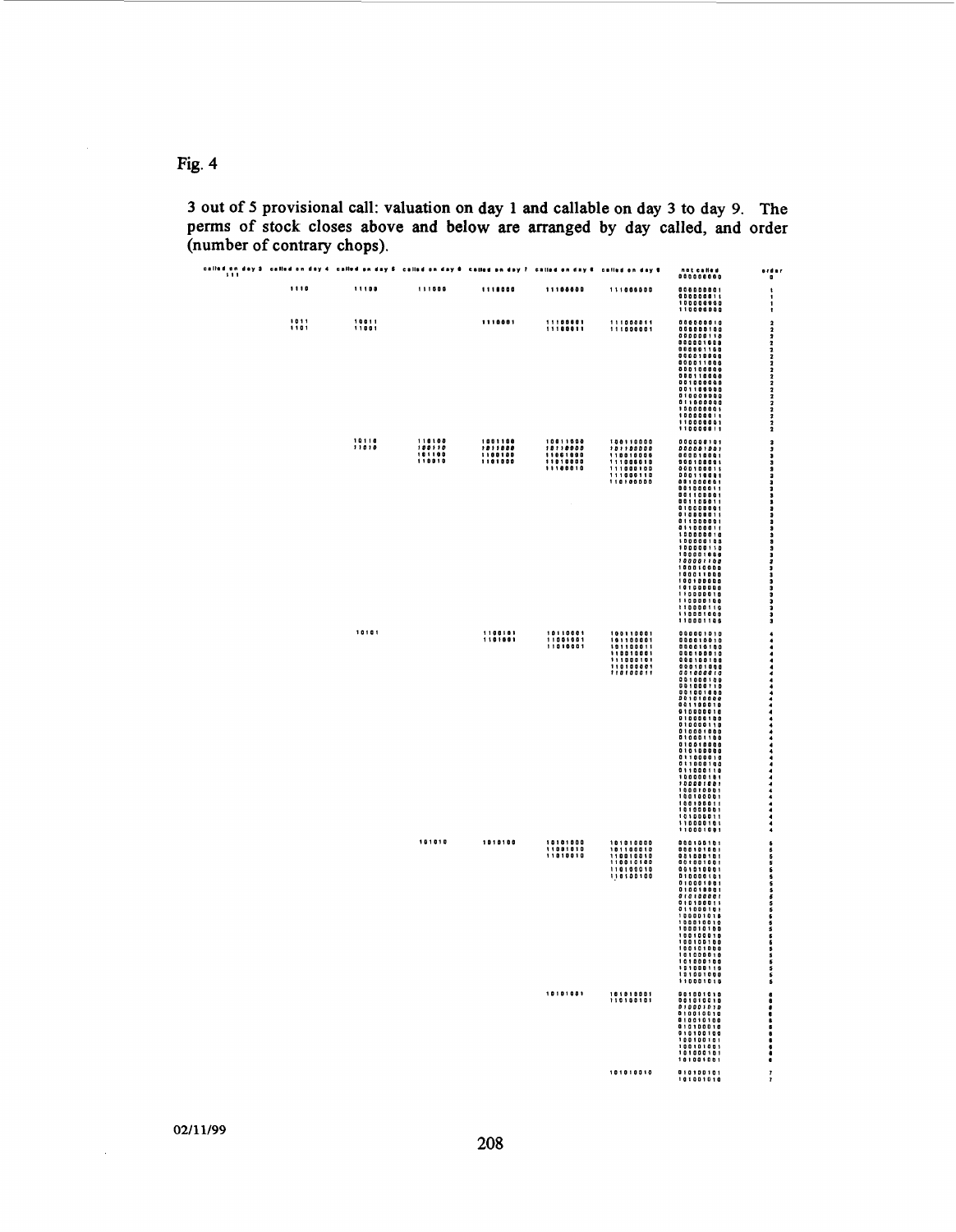# Fig. 5

'Compacted' 3 out of 5 provisional call. Fig. 4 perms that differ by one digit are reduced to not callable on that day. The process is repeated until minimum version is obtained.

J.

 $\bar{z}$ 

| 111 |      | called on day 3 called on day 4 called on day 5 called on day 6 called on day 7 called on day 8 called on day 9 |        |         |          |           | not called<br>002200022 | order<br>O  |
|-----|------|-----------------------------------------------------------------------------------------------------------------|--------|---------|----------|-----------|-------------------------|-------------|
|     | 1110 | 11100                                                                                                           | 111000 | 1110002 | 11100022 | 111000000 | 100200022               | 1           |
|     |      |                                                                                                                 |        |         |          |           | 110000022               | 1           |
|     | 1011 | 10011                                                                                                           |        |         |          | 111000201 | 020200102               | 2           |
|     | 1101 | 11001                                                                                                           |        |         |          |           | 022000110               | 222222      |
|     |      |                                                                                                                 |        |         |          |           | 202001002               |             |
|     |      |                                                                                                                 |        |         |          |           | 220001100               |             |
|     |      |                                                                                                                 |        |         |          |           | 000210002               |             |
|     |      |                                                                                                                 |        |         |          |           | 200011000               |             |
|     |      |                                                                                                                 |        |         |          |           | 010200022               |             |
|     |      |                                                                                                                 |        |         |          |           | 011000022               |             |
|     |      | 10110                                                                                                           | 100110 | 1001100 | 10011000 | 100110002 | 210001002               | 3           |
|     |      | 11010                                                                                                           | 101100 | 1011000 | 10110002 | 101100022 | 100200102               |             |
|     |      |                                                                                                                 | 110010 | 1100102 | 11001020 | 110010200 | 102000110               | з<br>3<br>3 |
|     |      |                                                                                                                 | 110100 | 1101002 | 11010020 | 110100202 | 100010002               |             |
|     |      |                                                                                                                 |        |         |          | 111000012 | 101000022               | 3           |
|     |      |                                                                                                                 |        |         |          | 111000120 | 110000102               | 3           |
|     |      |                                                                                                                 |        |         |          |           | 110000110               | 3           |
|     |      | 10101                                                                                                           |        |         | 11001001 | 110010001 | 202001010               | 4           |
|     |      |                                                                                                                 |        |         | 11010001 |           | 002010010               | 4           |
|     |      |                                                                                                                 |        |         |          |           | 020010100               | 4           |
|     |      |                                                                                                                 |        |         |          |           | 200101002               | 4           |
|     |      |                                                                                                                 |        |         |          |           | 021000102               | 4           |
|     |      |                                                                                                                 |        |         |          |           | 001010002               | 4           |
|     |      |                                                                                                                 |        |         |          |           | 010010002               | 4           |
|     |      |                                                                                                                 | 101010 | 1010100 | 10101002 | 101010020 | 210001010               | 5           |
|     |      |                                                                                                                 |        |         |          | 110010010 | 100010010               | 5           |
|     |      |                                                                                                                 |        |         |          | 110100012 | 100010100               | 5           |
|     |      |                                                                                                                 |        |         |          |           | 101000102               | 5           |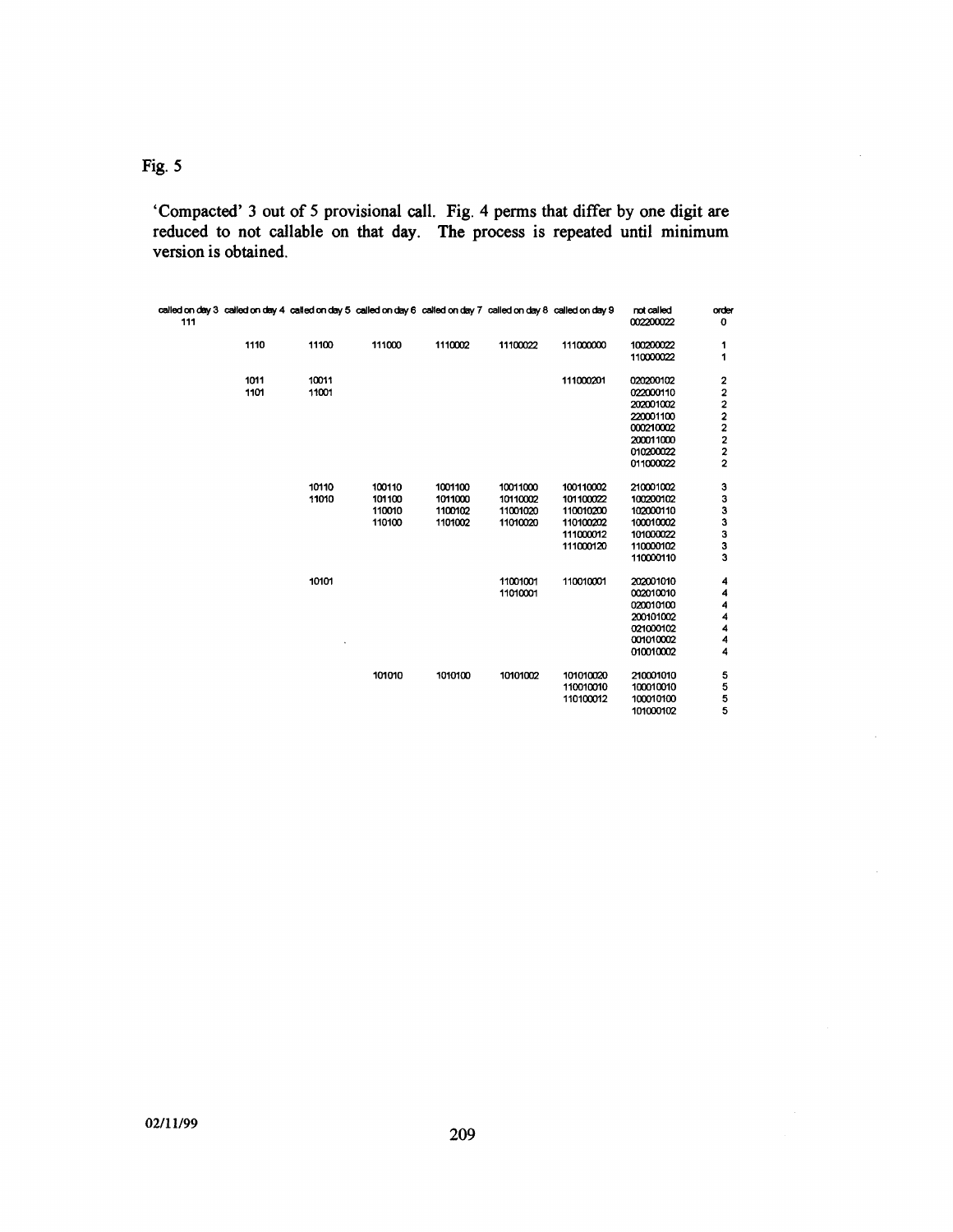The final step is due to a simple observation. We may avoid the multiple grid runs to value the zeroth order by valuing the option as callable only on certain days, and this reproduces the zeroth order term approximately to order one.

Consider only the not-called zeroth order term of fig. 5. This is an option, as described above that at expiration pays \$1 for all stock prices. Then, chop off above strike and backward evolve one day, and repeat. Then backward evolve (no choppings) for two days, then chop off below and evolve three times, then two days of just evolution. Note that the zero order terms are a sum *of,* the above option and **an** option: call on day 3, chopped off above strike and one day evolve repeated three times.

Focus on the zeroth order term in the \$1 payout, i.e., the not-called term. Now value a new option that is callable on the days we have a zero in this term, and not callable on the days we have a 2 in the term. This generates a new option that is expressible in the above notation as a sum of terms. The terms in this sum are shown in [fig. 6.](#page-13-0) The difference between the sums of the [fig. 6](#page-13-0) series and the zero-order fig. 5 series is first order. This approximation to the zeroth order term is the central result of this paper, the proposed approximate and qualitatively compelling solution to the soft-call valuation problem.

I leave it to the reader to work out the algorithm that calculates on which trading days the option should be modeled as callable and on which it should be non-callable, given the call specs of the general soft-call case, n out of *m,* and start- and end-dates, together with the history of closes (the lessor of *m-I* closes and the days since *m-I* days before call start).

To recap, we have a term-by-term perturbative expansion of the solution, and we now also have a single-grid-run algorithm that approximates the zeroth order solution.

The approximate zeroth order solution and the sum of all exact terms up to fourth order are plotted (together with the difference) for a **4** out of 6 knock-out option struck at \$80, expiring in 8 days to get one dollar, in fig. 6a and fig. 6b. *Also* the approximate zeroth order and exact sum to zeroth order for a 20 out of 30 knock-out dollar struck at \$80, expiring in 60 days time, are plotted in fig. 7a and fig. 7b.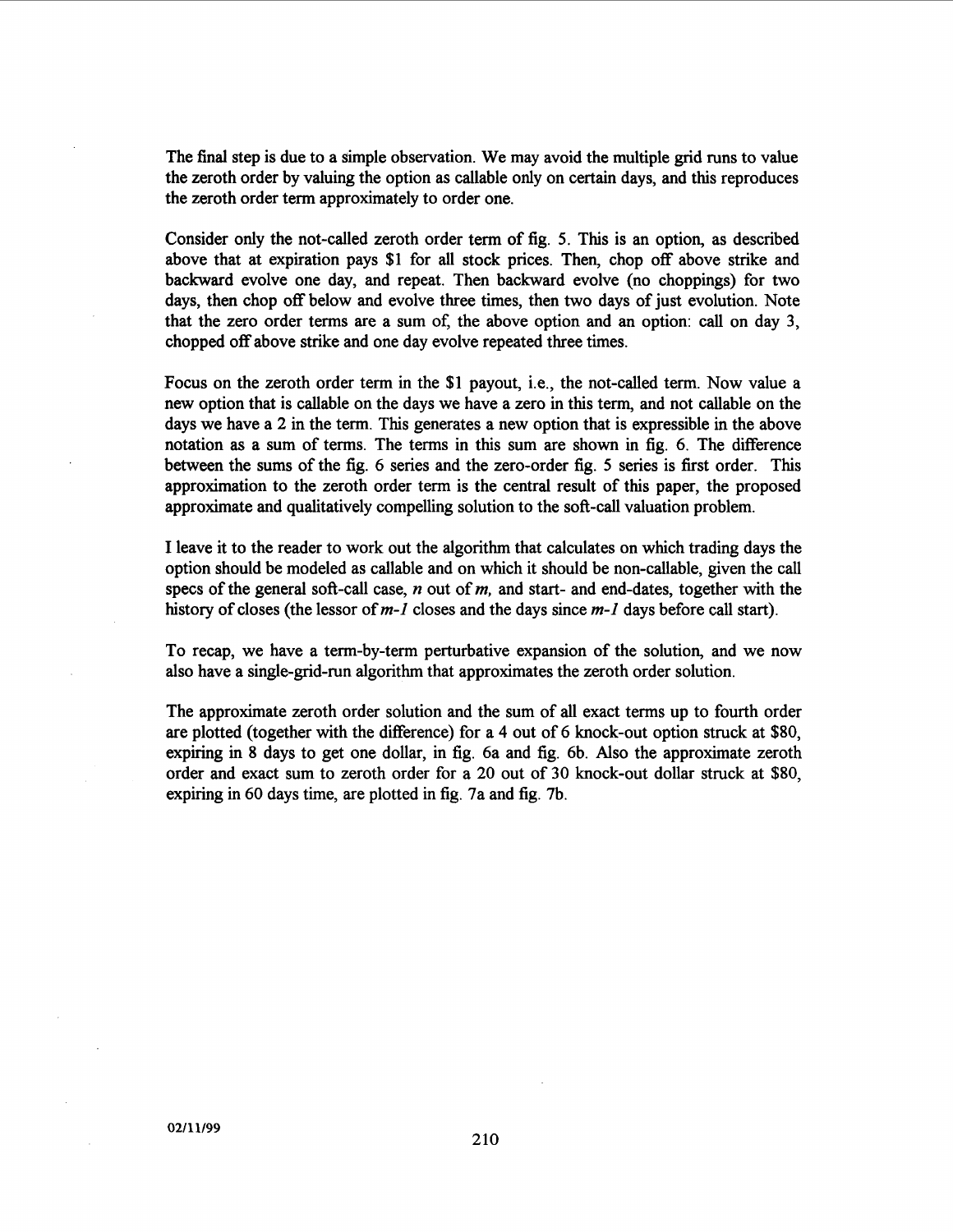<span id="page-13-0"></span>

| called on day: |      |       |              |  |  |                |                              |                               |
|----------------|------|-------|--------------|--|--|----------------|------------------------------|-------------------------------|
| $\mathbf{R}$   | 4    | 5     | $6 \qquad 7$ |  |  | 8 <sup>2</sup> | 9                            | not called<br>on <sub>9</sub> |
| 122            | 1022 | 10022 |              |  |  |                | 12200022 102200022 002200022 |                               |

**Expansion of an option which is callable on some days and non-call on other dates:**  002200022. **It is called on days with a zero and non-callable on days with a** 2.

 $\sim$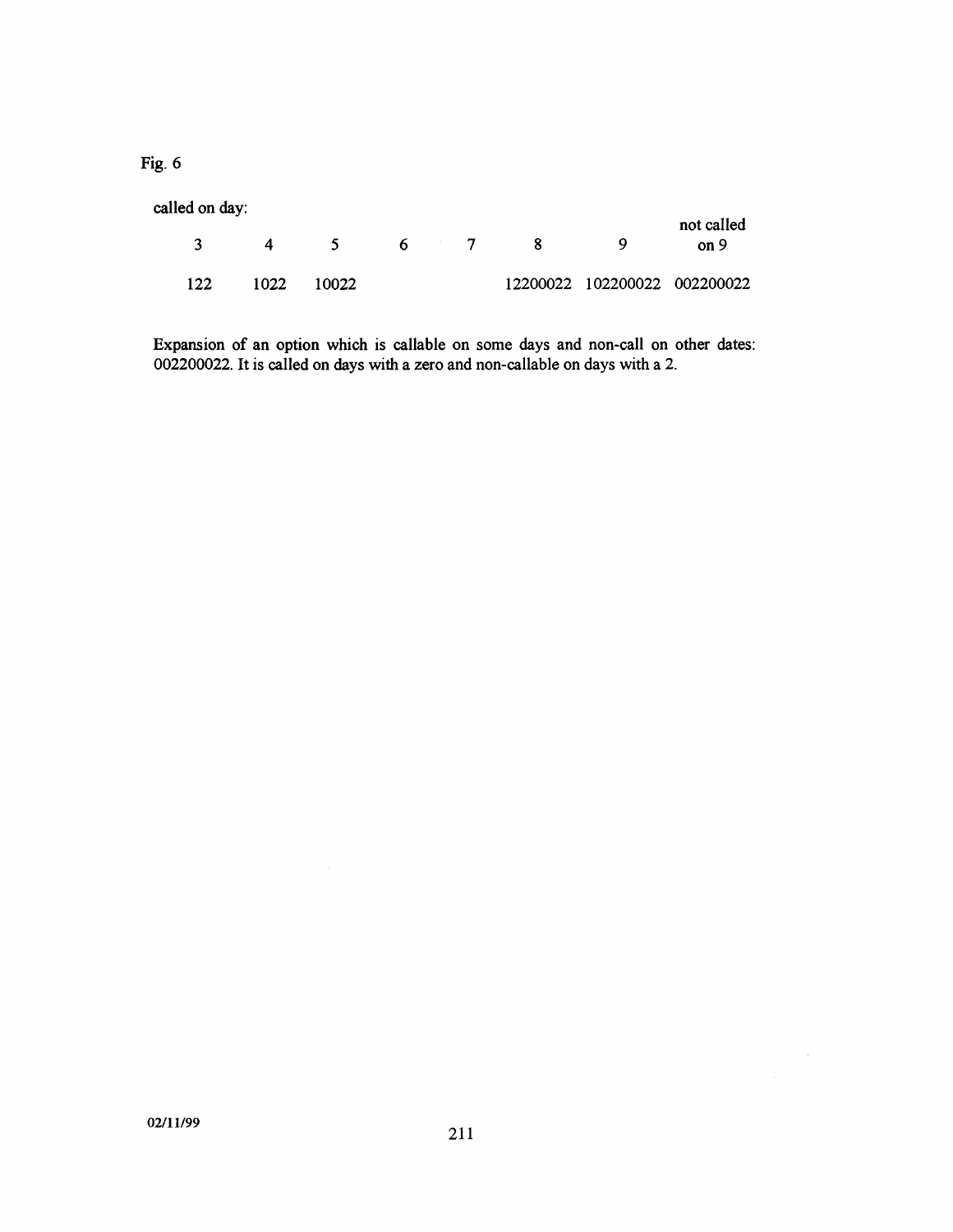**Fig. 6a** 



**Fig. 6b** 



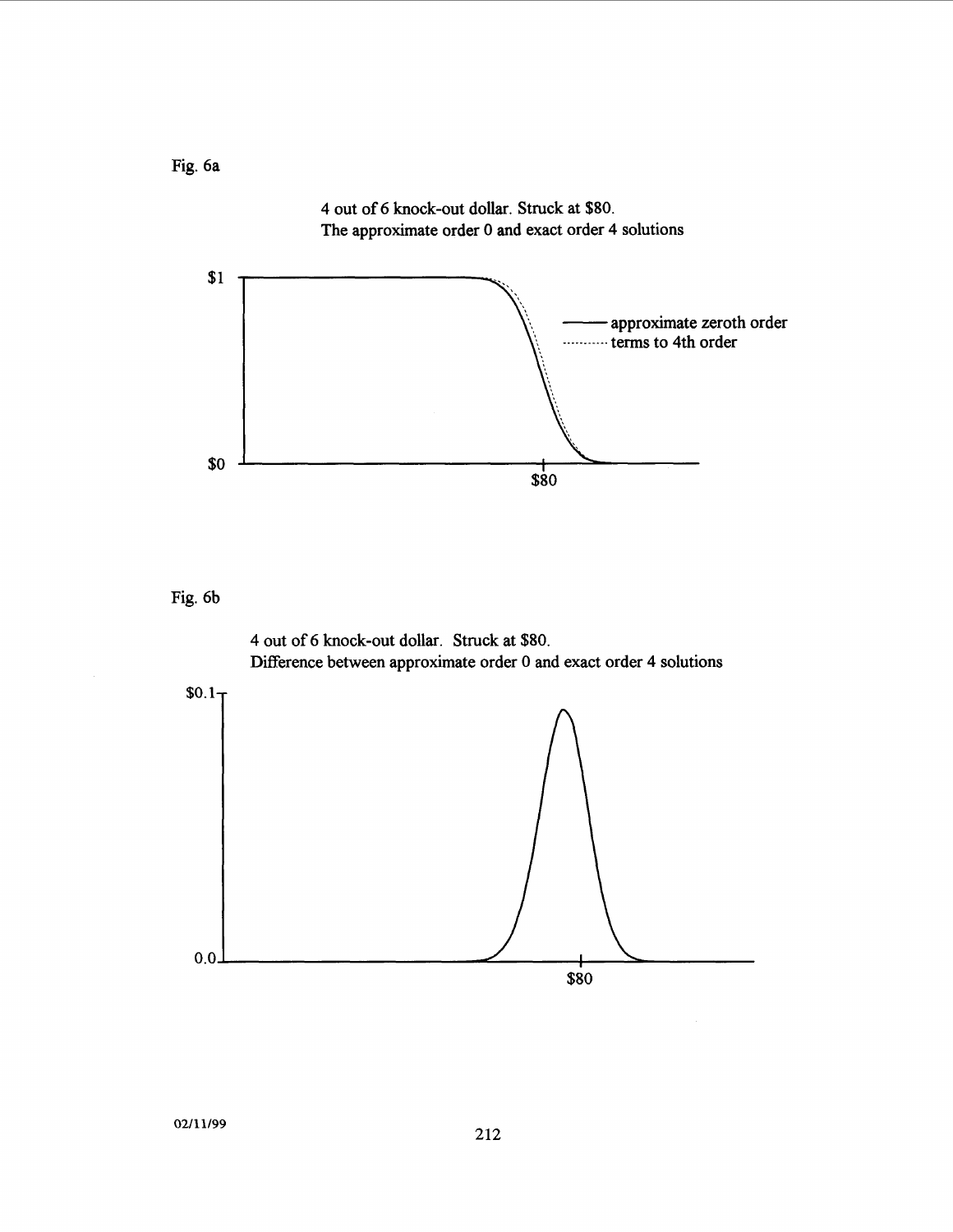**Fig. 7a** 

**Knock-out dollar with \$80 trigger: 60 days to maturity of a 20 out of 30 day provisional call. The zeroth order and exact** first **order approximations are shown.** 







**02/11/99** 213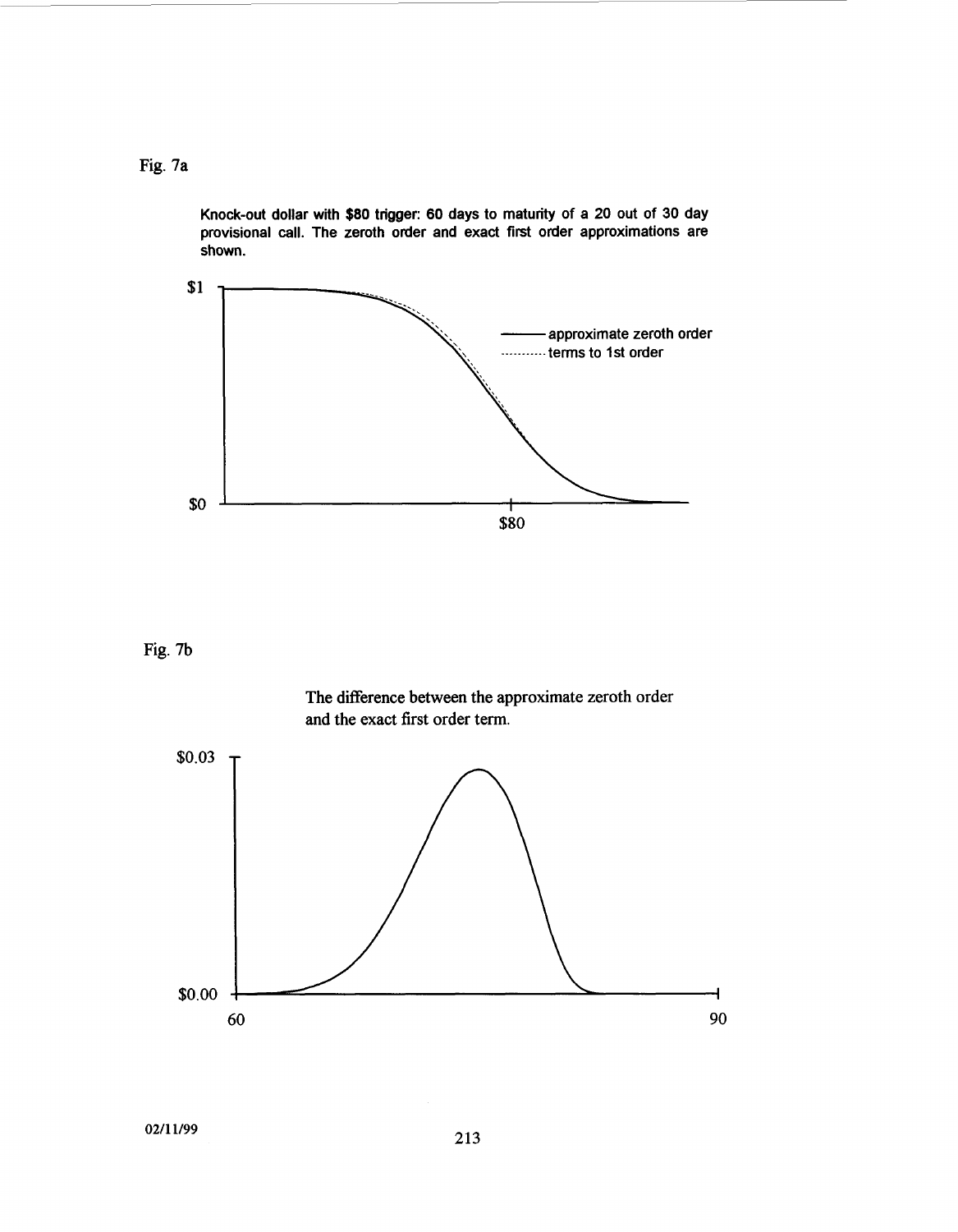## **Full Convertible Bond**

The generalization to **CBs** is now trivial. The approximate zeroth order solution is nothing more than making the bond callable on some days and not on others during the provisionally callable period.

The additional inputs beside those required for the one-touch model are the history of closes for the lessor of: *m-I* days and back *(m-I)* days before the soft-call period start. From this a grid is constructed which values **an** 'effective bond' callable only on certain days until the actual bond becomes callable, and the effective bond is then callable on every trading day. The grid must have at least a few time steps per day, but this is only during the provisionally callable period. The result is qualitatively as one would expect. The accuracy **is,** roughly, between a few pennies and a dime on the dollar of the benefits of provisional call protection (which is usually getting or losing the next coupon).

The result for usual vols and bond specs, only gives significant differences to the onetouch model when the bond becomes provisionally callable within the next few months (or is already provisionally callable) and for stock forward within 5-10 percent of the trigger.

**A** concrete example is illustrative: [fig.](#page-17-0) **8** shows a plot of price, delta and gamma over a stock slide for the one-touch and approximate provisionally callable (as described above) one-factor lognormal model of the Alza 5% of 2006 convertible bond, as it might be seen on 6/1/1999 (assuming values for credit spreads and interest rate environment). This valuation date is a month after the bonds become provisionally callable, and I have assumed the stock price has never closed above the trigger. While the price difference is not more than a bond point, the gamma plot is vastly different, and underlines the very short dated nature of the provisional call feature. Variation of the input history shows each extra close above the trigger in the past to be worth, roughly, a loss of a nickel from the bond's premium. This is the right order of magnitude: it is about one bond point divided by 19, and if 19 closes above have been observed the bond will look very similar to its onetouch model value.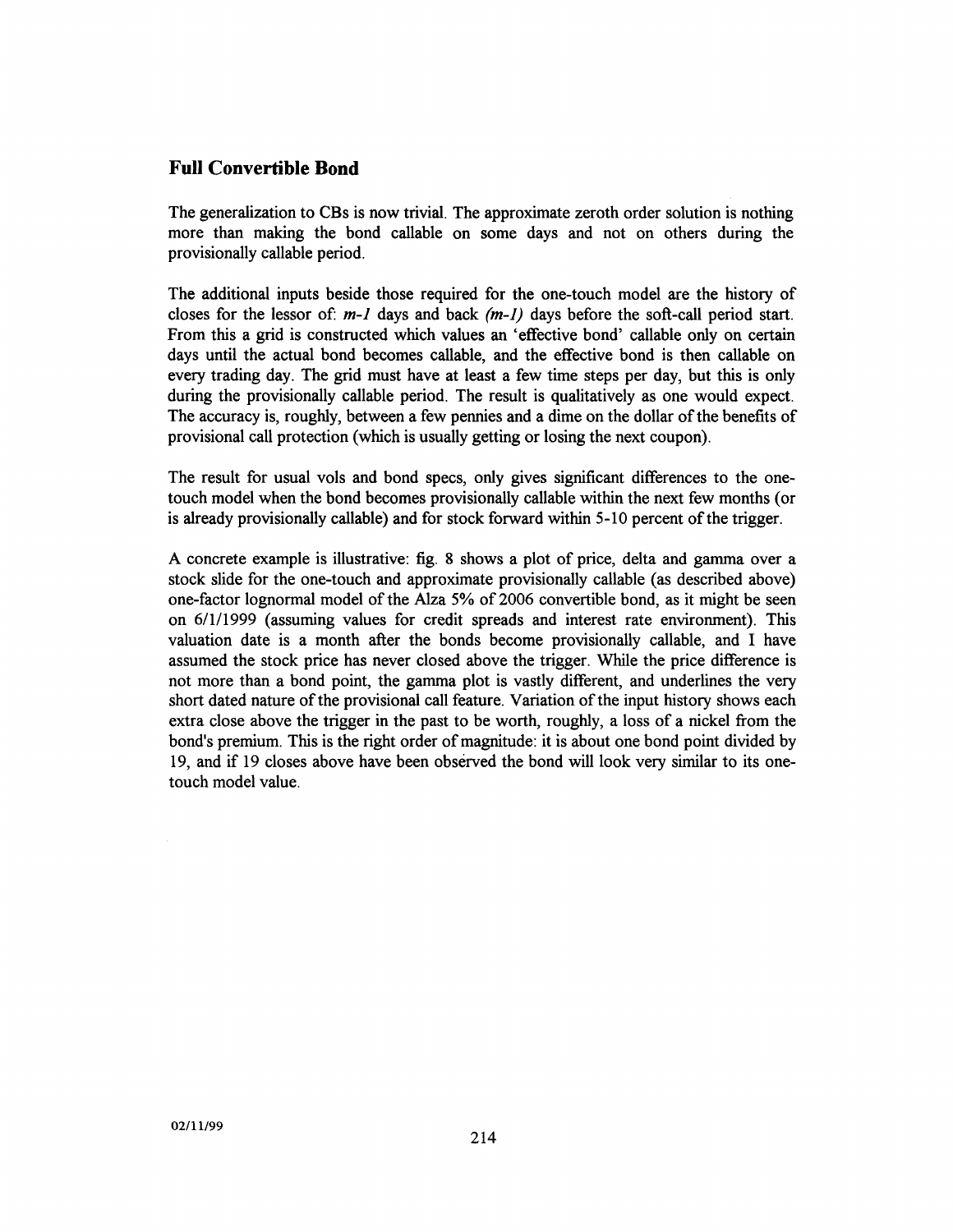<span id="page-17-0"></span>



Alza **5% 2006, valued on 6/1/99: Difference between One Touch Model and Provisional Call Model** 

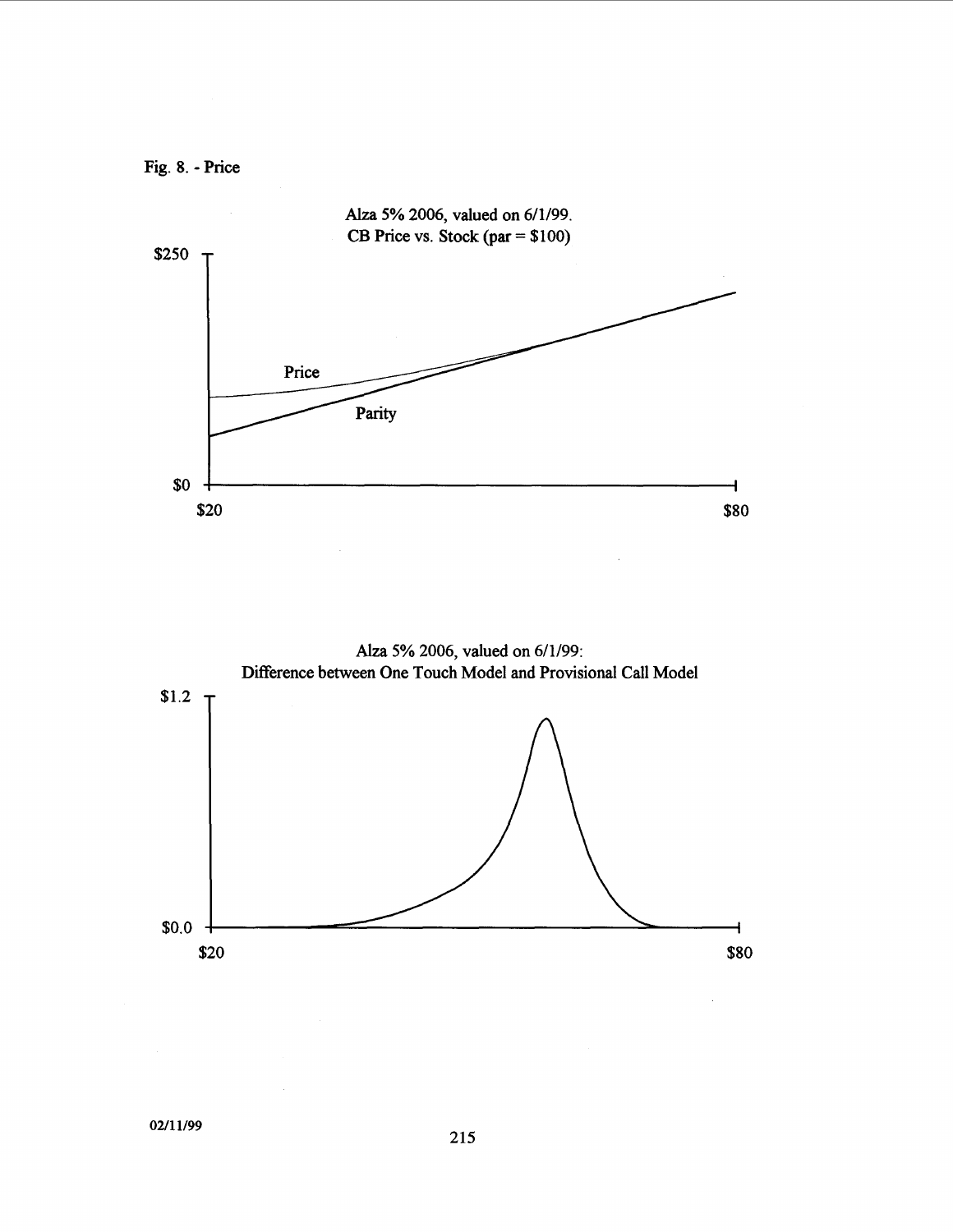



Alza 5% 2006, Delta of One Touch Model and Full Provisional Call

Fig. 8. (continued) - Gamma